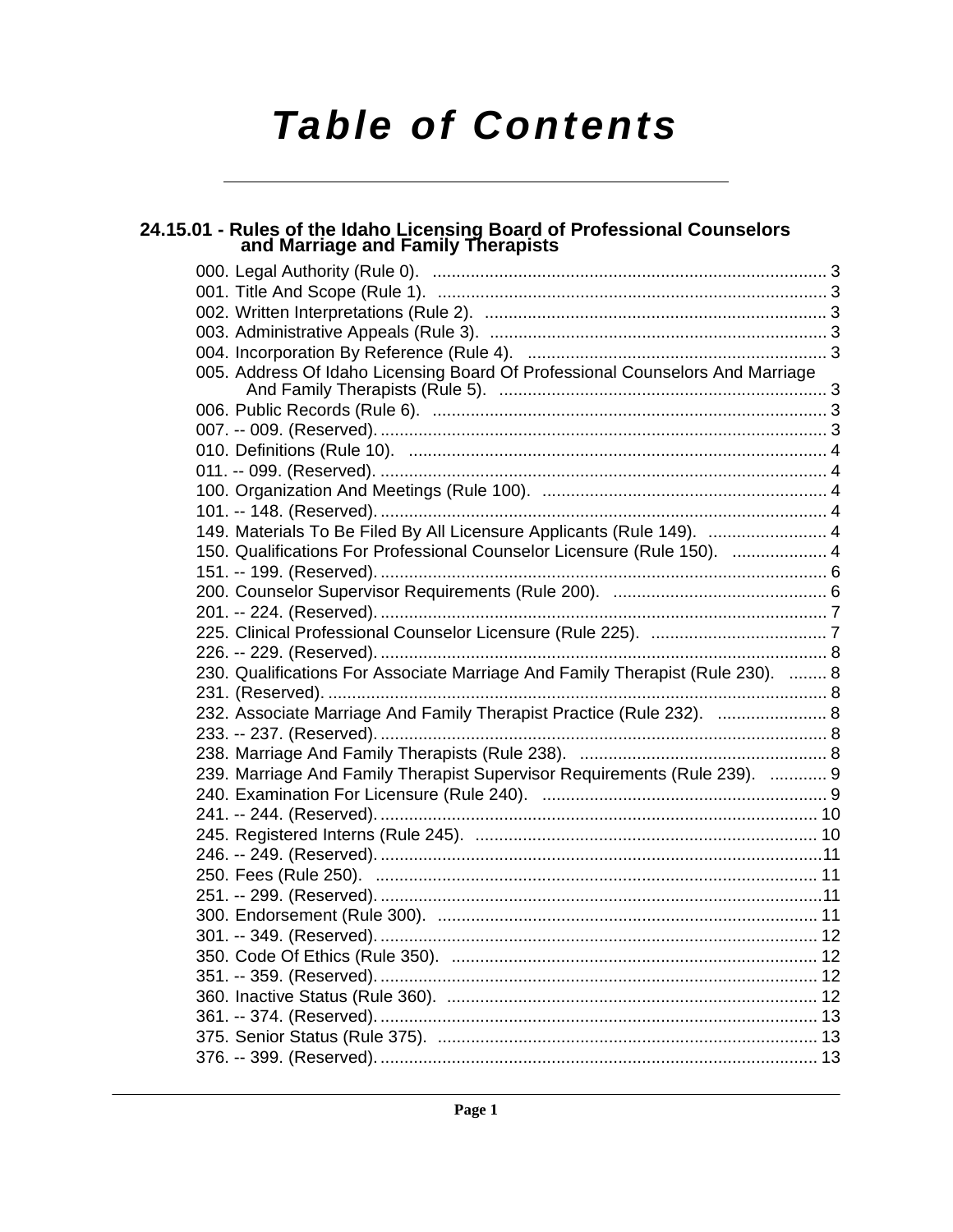## Table of Contents (cont'd)

| 450. General Scope Of The Licensee's Appropriate Practice (Rule 450).  15 |
|---------------------------------------------------------------------------|
|                                                                           |
|                                                                           |
|                                                                           |
|                                                                           |
|                                                                           |
|                                                                           |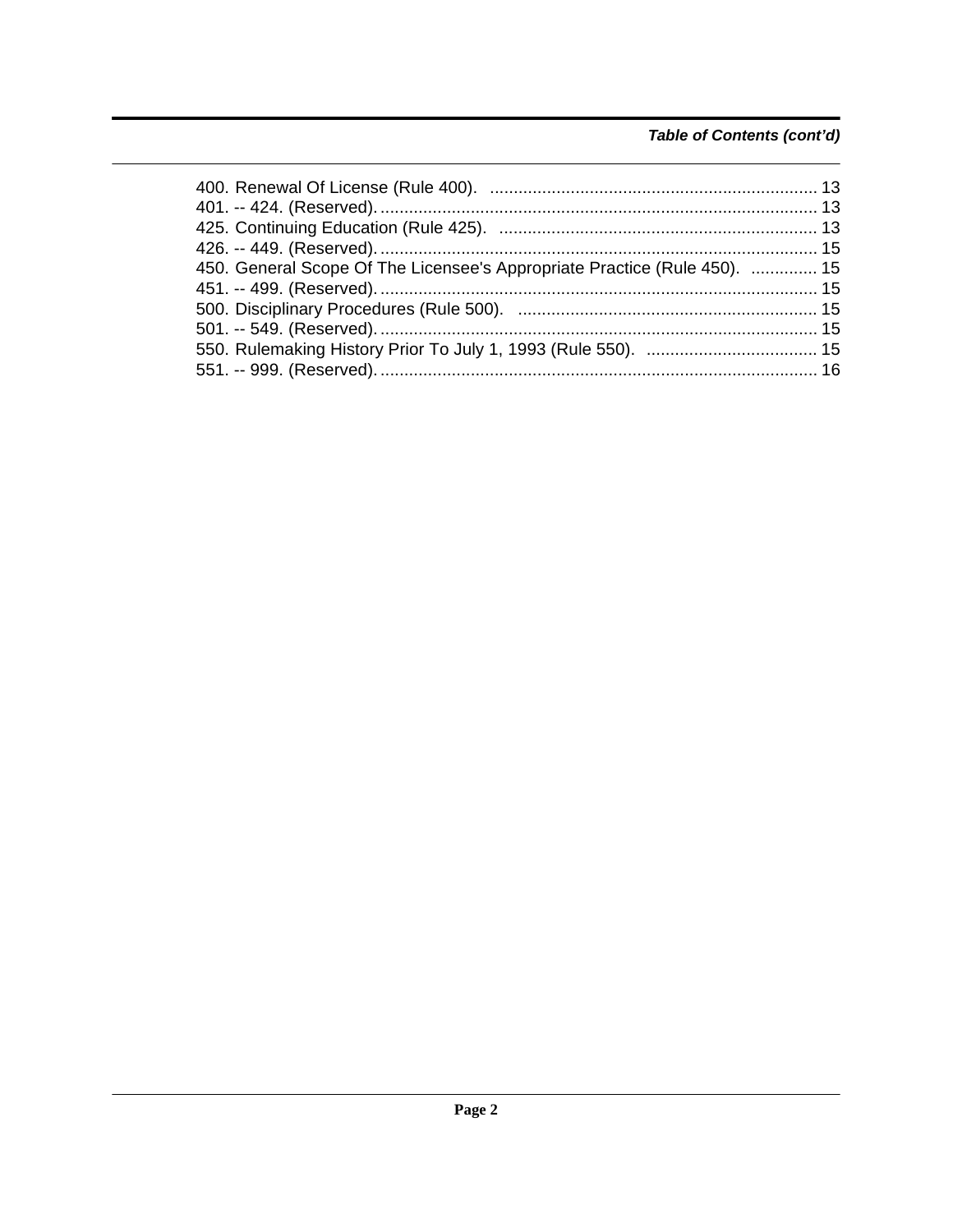#### **IDAPA 24 TITLE 15 CHAPTER 01**

#### **24.15.01 - RULES OF THE IDAHO LICENSING BOARD OF PROFESSIONAL COUNSELORS AND MARRIAGE AND FAMILY THERAPISTS**

#### <span id="page-2-1"></span><span id="page-2-0"></span>**000. LEGAL AUTHORITY (RULE 0).**

These rules are hereby prescribed and established pursuant to the authority vested in the Idaho Licensing Board of Professional Counselors and Marriage and Family Therapists by the provisions of Section 54-3404, Idaho Code. (3-13-02)

#### <span id="page-2-2"></span>**001. TITLE AND SCOPE (RULE 1).**

These rules shall be cited as IDAPA 24.15.01, "Rules of the Idaho Licensing Board of Professional Counselors and Marriage and Family Therapists." (3-13-02) Marriage and Family Therapists."

#### <span id="page-2-3"></span>**002. WRITTEN INTERPRETATIONS (RULE 2).**

The board may have written statements that pertain to the interpretation of the rules of this chapter. Such interpretations, if any, are available for public inspection and copying at cost in the main office of the Bureau of Occupational Licenses. (3-13-02) Occupational Licenses.

#### <span id="page-2-4"></span>**003. ADMINISTRATIVE APPEALS (RULE 3).**

Administrative Appeals shall be governed by the Administrative Procedure Act, Title 67, Chapter 52, Idaho Code.

(3-13-02)

#### <span id="page-2-5"></span>**004. INCORPORATION BY REFERENCE (RULE 4).**

**01. ACA Code of Ethics**. "ACA Code of Ethics and Standards of Practice," as published by the American Counseling Association (ACA), effective 2005 and referenced in Subsections 241.02, 350, and 450.01, is herein incorporated by reference and is available from the Board's office and on the Board web site. (3-30-07)

**02. AAMFT Code of Ethics**. The document titled "AAMFT Code of Ethics," as published by the American Association for Marriage and Family Therapy (AAMFT), effective July 1, 2001 and referenced in Subsections 350, and 450.01, is herein incorporated by reference and is available from the Board's office and on the Board web site. (3-30-06)

**03. ACES Guidelines**. The document titled "ACES" that provides supervision guidelines for supervisors, as published by the Association for Counselor Education and Supervision (ACES), dated March 1993 referenced in Subsection 200.03.a., is herein incorporated by reference and is available from the Board's office and on the Board web site. (4-2-03)

**04. Guidelines**. The document titled "Approved Supervision Designation Handbook" that provides supervision guidelines for supervisors, as published by the American Association for Marriage and Family Therapy (AAMFT), dated October 2002 referenced in Subsection 240.03.a., is herein incorporated by reference and is available from the Board's office and on the Board web site. (3-20-04)

#### <span id="page-2-6"></span>**005. ADDRESS OF IDAHO LICENSING BOARD OF PROFESSIONAL COUNSELORS AND MARRIAGE AND FAMILY THERAPISTS (RULE 5).**

[The office of the Board of Professional Counselors and Marriage and Family Therapists is located within the Bureau](mailto:cou@ibol.idaho.gov) of Occupational Licenses, Owyhee Plaza, 1109 Main Street, Suite 220, Boise, Idaho 83702-5642. The phone number of the Board is (208) 334-3233. The Board's FAX number is (208) 334-3945. The Board's e-mail address is [cou@ibol.idaho.gov. The Board's official web site can be found at](mailto:cou@ibol.idaho.gov) [http://www.ibol.idaho.gov. \(3-29-10\)](http://www.ibol.idaho.gov)

#### <span id="page-2-7"></span>**006. PUBLIC RECORDS (RULE 6).**

The records associated with the Idaho Licensing Board of Professional Counselors and Marriage and Family Therapists are subject to the provisions of the Idaho Public Records Act, Title 9, Chapter 3, Idaho Code. (3-13-02)

#### <span id="page-2-8"></span>**007. -- 009. (RESERVED).**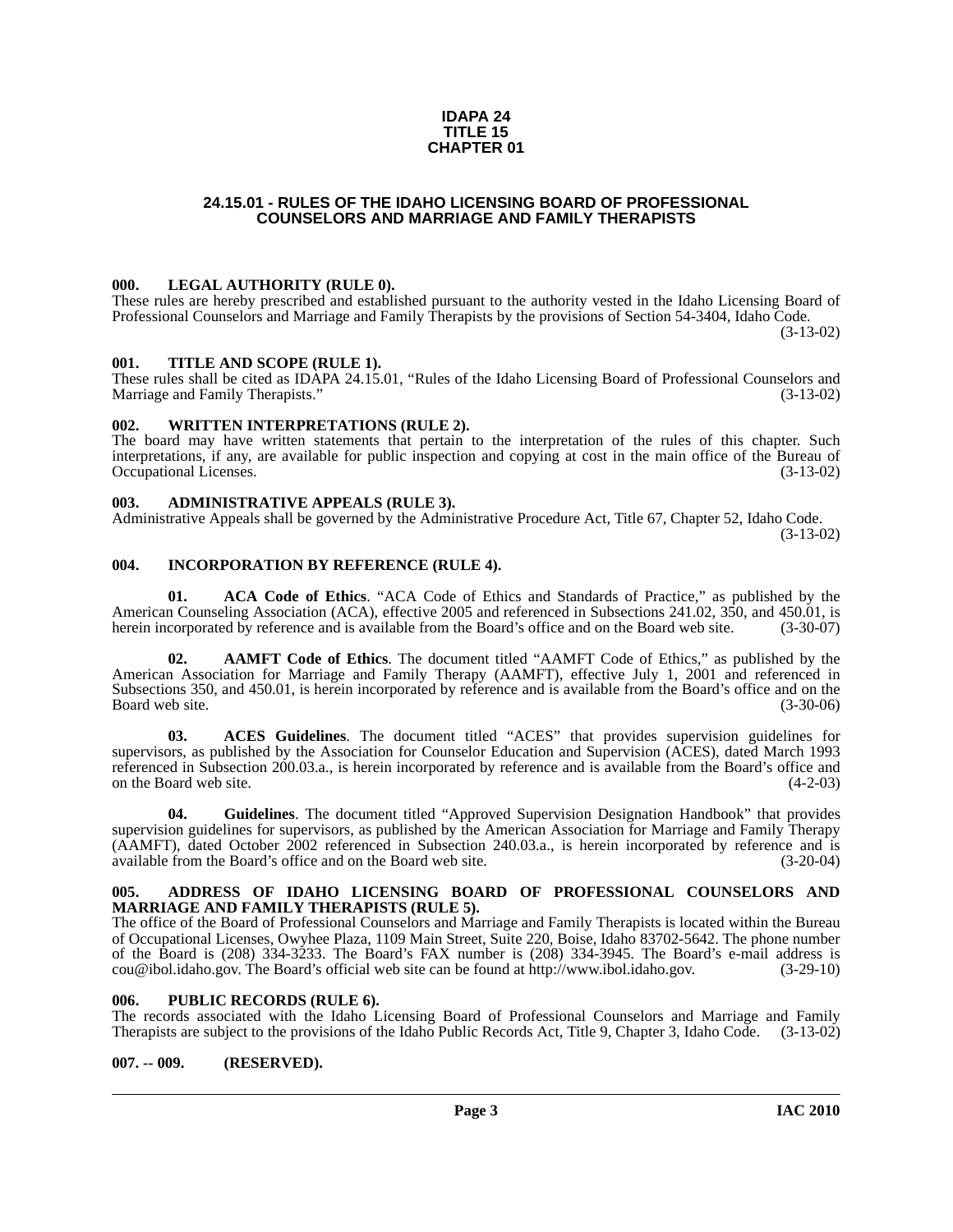#### <span id="page-3-7"></span><span id="page-3-0"></span>**010. DEFINITIONS (RULE 10).**

**01. Board**. The Idaho Licensing Board of Professional Counselors and Marriage and Family Therapists as prescribed in Section 54-3401, Idaho Code. (3-13-02)

**02. Bureau**. The Bureau of Occupational Licenses as prescribed in Sections 54-3404 and 67-2602, Idaho Code. (3-13-02)

**03. Intern**. An intern shall be defined as a person who is obtaining required supervised experience for licensure in a course of study provided by an institution of higher education or a person who is in a private-practice setting acting under direct supervision. (3-13-02)

#### <span id="page-3-1"></span>**011. -- 099. (RESERVED).**

#### <span id="page-3-11"></span><span id="page-3-2"></span>**100. ORGANIZATION AND MEETINGS (RULE 100).**

Board meetings will be held during the months of February, May, July, and October of each year and at such other times as the Board deems necessary. (3-13-02)

#### <span id="page-3-3"></span>**101. -- 148. (RESERVED).**

#### <span id="page-3-10"></span><span id="page-3-4"></span>**149. MATERIALS TO BE FILED BY ALL LICENSURE APPLICANTS (RULE 149).** Each applicant for licensure shall: (3-13-02) (3-13-02)

<span id="page-3-15"></span><span id="page-3-12"></span>**01. Complete an Application**. Complete an application upon a form prescribed by the Board.

(3-13-02)

**02. Provide Verification of Educational Program**. Verify completion of the approved educational program identified on the application with official graduate transcripts. Official transcripts must be received by the Board directly from the registrar of the appropriate college or university. (3-13-02)

**03. Submit Verification of Supervised Experience**. The verification of supervised experience shall be provided directly to the Board by those supervisors listed on the application. (3-13-02)

<span id="page-3-14"></span>**04. Submit Application Fee**. Submit a non-refundable application fee as determined by Subsection 250.01. (3-13-02)

<span id="page-3-6"></span>**05. Deadline**. To be considered by the Board, a properly completed application together with all supporting documentation and required fees must be received by the Bureau at least seven (7) calendar days prior to<br>(3-30-06) (3-30-06) the next scheduled meeting of the Board.

<span id="page-3-9"></span>**06. Lack of Activity**. Applications on file with the Board from an applicant who has not provided any written contact with the Board during the previous twelve (12) consecutive months shall be deemed denied and shall<br>(3-30-06) (3-30-06) be terminated.

#### <span id="page-3-13"></span><span id="page-3-5"></span>**150. QUALIFICATIONS FOR PROFESSIONAL COUNSELOR LICENSURE (RULE 150).**

Licensure as a "professional counselor" shall be restricted to persons who have successfully completed the required examination and each of the following requirements: (3-30-06)

<span id="page-3-8"></span>**Graduate Program Requirement**. A planned graduate program of sixty (60) semester hours which is primarily counseling in nature, six (6) semester hours of which are earned in an advanced counseling practicum, and including a graduate degree in a counseling field from an accredited university or college offering a graduate program in counseling. (7-1-93)

**a.** A planned graduate program in a counseling field shall be defined as completion of one (1) of the following: (7-1-93) following: (7-1-93)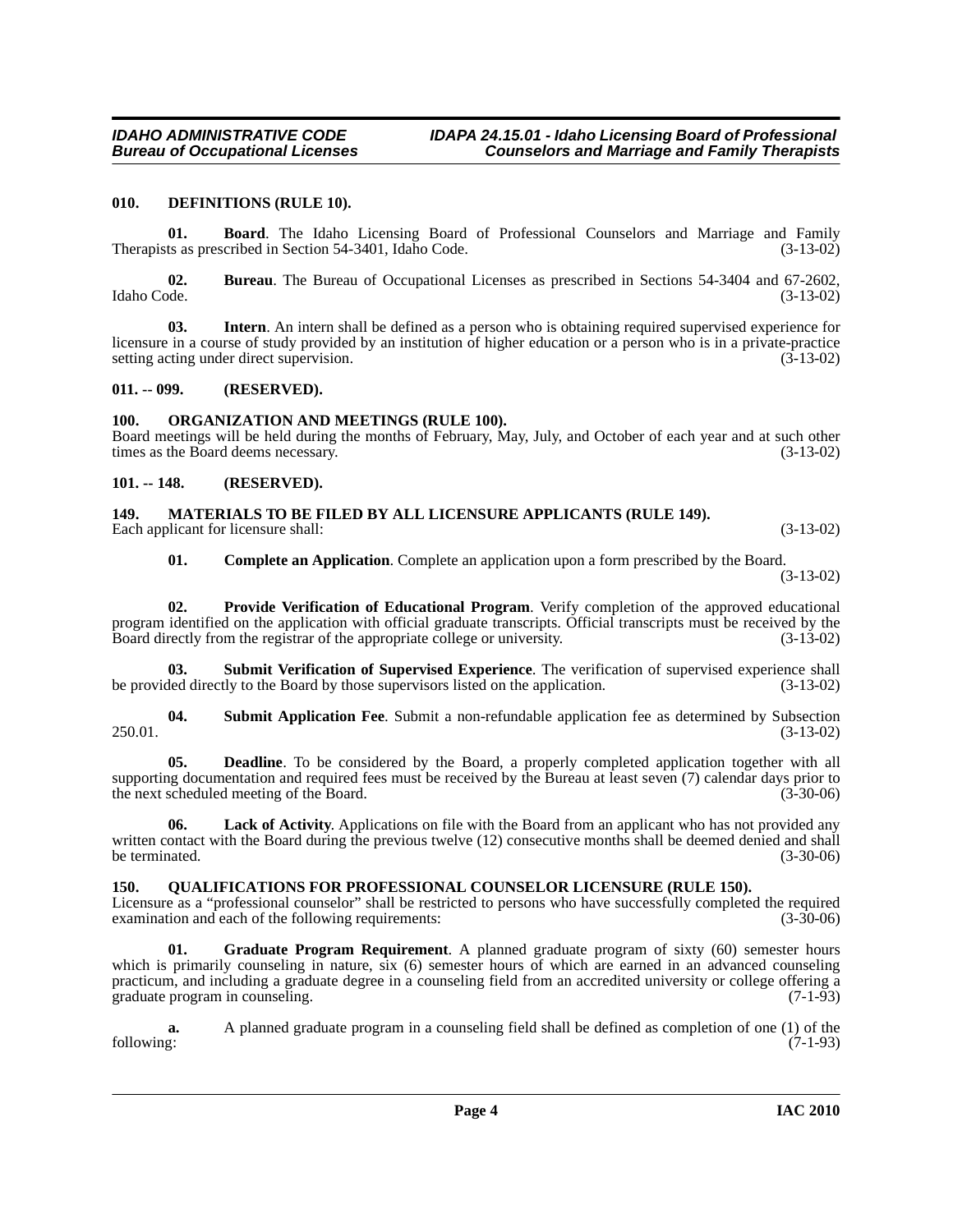i. A counseling program approved by the Council for Accreditation of Counseling and Related Educational Programs; or

ii. A counseling program approved by the Council on Rehabilitation Education; or (7-1-93)

iii. A counseling program approved by the Board which shows evidence of education in the following areas: Counseling Theory, Counseling Techniques and Supervised Counseling Experience (this practicum must be supervised at the ratio of at least one  $(1)$  hour of one-to-one supervision for every ten  $(10)$  hours of experience in the setting). Applicant must show completion of one (1) graduate level course unique to each of the following eight (8)  $\frac{1}{3}$  areas:  $(3-29-10)$ 

(1) Human growth and development: Includes studies that provide a broad understanding of the nature and needs of individuals at all developmental levels. Emphasis is placed on psychological, sociological, and physiological approaches. Also included are areas such as human behavior (normal and abnormal), personality theory, and learning theory. (7-1-93)

(2) Social and cultural foundations: Includes studies of change, ethnic groups, subcultures, changing roles of women, sexism, urban and rural societies, population patterns, cultural mores, use of leisure time, and differing life patterns. (7-1-93)

(3) The helping relationship: Includes philosophic bases of the helping relationship: Consultation theory and/or an emphasis on the development of counselor and client (or consultee) self-awareness and self-<br>understanding. (7-1-93) understanding.

(4) Groups: Includes theory and types of groups, as well as descriptions of group practices, methods  $s$ , and facilitative skills. It includes either a supervised practice and/or a group experience. (7-1-93) dynamics, and facilitative skills. It includes either a supervised practice and/or a group experience.

(5) Life-style and career development: Includes areas such as vocational-choice theory, relationship between career choice and life-style, sources of occupational and educational information, approaches to career decision-making processes, and career-development exploration techniques. (7-1-93)

(6) Appraisal of the individual: Includes the development of a framework for understanding the individual, including methods of data gathering and interpretation, individual and group testing, case-study approaches and the study of individual differences. Ethnic, cultural, and sex factors are also considered. (7-1-93)

(7) Research and evaluation: Includes areas such as statistics, research design, and development of research and demonstration proposals. It also includes understanding legislation relating to the development of research, program development, and demonstration proposals, as well as the development and evaluation of program  $\omega$  objectives.  $(7-1-93)$ 

(8) Professional orientation: Includes goals and objectives of professional counseling organizations, codes of ethics, legal consideration, standards of preparation, certification, and licensing and role of identity of  $\epsilon$  counselors. (7-1-93)

**b.** A total of at least sixty (60) graduate semester hours or ninety (90) graduate quarter hours shall be required. (7-1-93) required. (7-1-93)

**c.** Advanced counseling practicum shall be practica taken at the graduate school level. (7-1-93)

**d.** A graduate degree shall be one of the following beyond the baccalaureate level: The master's degree, the educational specialist certificate or degree, or the doctor's degree. (7-1-93)

**e.** An accredited university or college shall be a college or university accredited by one (1) of the following: the Middle States Association of Colleges and Schools, the New England Association of Schools and Colleges, the North Central Association of Colleges and Schools, the Northwest Association of Schools and of Colleges and Universities, the Southern Association of Colleges and Schools, or the Western Association of Schools and Colleges. (3-26-08)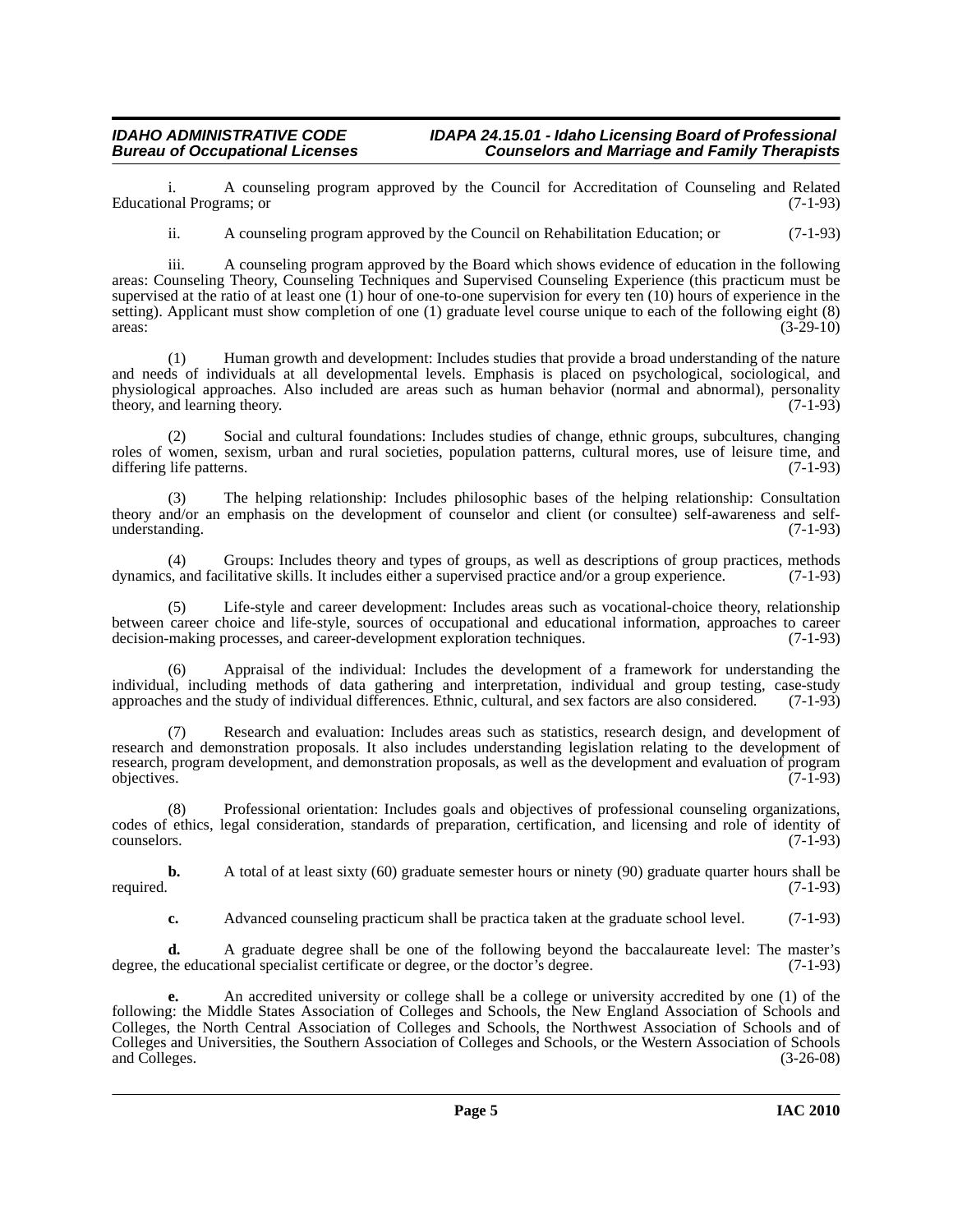<span id="page-5-4"></span>**02. Supervised Experience Requirement**. One thousand (1,000) hours of supervised experience in counseling acceptable to the Board. (7-1-93)

**a.** One thousand (1,000) hours is defined as one thousand (1,000) clock hours of experience working in a counseling setting, four hundred (400) hours of which shall be direct client contact. Supervised experience in practica and/or internships taken at the graduate level may be utilized. The supervised experience shall include a minimum of one (1) hour of face-to-face or one-to-one  $(1/1)$  or one-to-two  $(1/2)$  consultation with the supervisor for every twenty (20) hours of job/internship experience. Face-to-face may include a face-to-face setting provided by a live video connection between the supervisor and supervisee. As stated under Subsection 150.01.a.iv. counseling practicum experience as opposed to job or internship experience shall be supervised at a ratio of one (1) hour of supervision for every ten  $(10)$  hours in the settings. For example:  $(3-30-06)$ 

i. A person in a twenty (20) hour per week job/internship who is receiving one (1) hour of individual supervision each week would accumulate one thousand  $(1,000)$  supervised hours in fifty (50) weeks to equal the twenty to one  $(20/1)$  ratio.  $(7-1-93)$ twenty to one  $(20/1)$  ratio.

ii. A person in a forty (40) hour per week setting with one (1) hour of supervision per week would still require fifty (50) weeks to equal the twenty to one  $(20/1)$  ratio.  $(7-1-93)$ 

iii. A person in a forty (40) hour per week setting with two (2) hours of supervision per week would accumulate the one thousand (1,000) hours at the twenty to one (20/1) supervision ratio in twenty-five (25) weeks. (7-1-93)

**b.** Until July 1, 2004, the supervision must be provided by a Professional Counselor or a Clinical Professional Counselor licensed by the state of Idaho. Effective July 1, 2010, supervision must be provided by a counselor education faculty member at an accredited college or university or a Professional Counselor, a Clinical Professional Counselor or a Marriage and Family Therapist licensed by the state of Idaho and registered with the Board as a Supervisor. If the applicant's supervision was provided in another state, it must have been provided by a counseling professional licensed by that state, provided the requirements for licensure in that state are substantially equivalent to the requirements of Title 54, Chapter 34, Idaho Code. If supervision was obtained prior to July 1, 1988, or in a state that does not regulate counseling, that supervision must have been provided by a qualified counselor educator as a part of a planned graduate program or by a person who holds a graduate degree beyond the baccalaureate level who is certified and/or licensed as a counselor, social worker, psychologist, or psychiatrist. Supervision by an administrative superior who is not in a counseling related profession is not acceptable to the Board. Supervision by a professional counseling peer, however, may be acceptable to the Board if the peer/supervisory relationship includes the same controls and procedures expected in an internship setting. (See Subsection 150.02.a.) For example, the relationship should include the staffing of cases, the critiquing of counseling tapes and this supervision must be conducted in a formal, professional, consistent manner on a regularly scheduled basis. (3-29-10)

**c.** Experience in counseling is defined as assisting individuals or groups, through the counseling relationship, to develop an understanding of personal problems, to define goals, and to plan action reflecting interests, abilities, aptitudes, and needs as related to persona-social concerns, educational progress, and occupations and careers. Counseling experience may include the use of appraisal instruments, referral activities, and research findings.  $(7-1-93)$ 

**d.** The Board shall consider the recommendation of the supervisor(s) when determining the acceptability of the applicant's supervised experience. (4-2-03)

### <span id="page-5-0"></span>**151. -- 199. (RESERVED).**

#### <span id="page-5-2"></span><span id="page-5-1"></span>**200. COUNSELOR SUPERVISOR REQUIREMENTS (RULE 200).**

Effective July 1, 2004, Idaho licensed counselors shall be registered with the Board in order to provide postgraduate supervision for those individuals pursuing licensure in Idaho as a counselor. (4-2-03)

#### <span id="page-5-3"></span>**01. Requirements for Registration**. (4-2-03)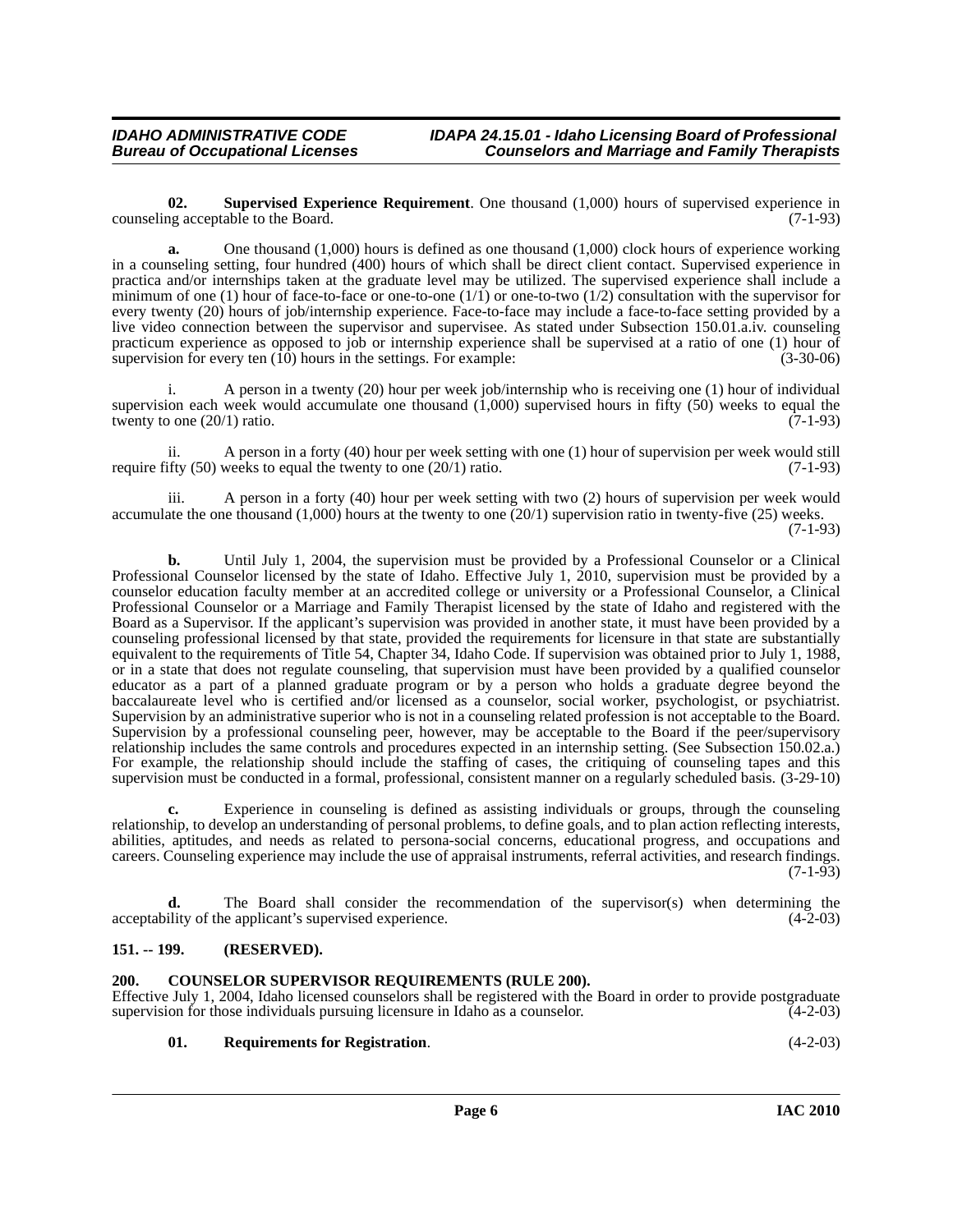**a.** Document at least two (2) years experience as a licensed counselor. (3-30-07)

**b.** Document at least one thousand five hundred (1,500) hours of direct client contact as a counselor.  $(4-2-03)$ 

**c.** Document fifteen (15) contact hours of education in supervisor training as approved by the Board.  $(4-2-03)$ 

**d.** Have not been the subject of any disciplinary action for five (5) years prior to application for registration. (4-2-03)

**02.** Registration. A supervisor applicant shall submit to the Bureau a completed application form as 1 by the Board. (4-2-03) approved by the Board.

**a.** Upon receipt of a completed application verifying compliance with the requirements for on as a supervisor, the applicant shall be registered as a supervisor.  $(4-2-03)$ registration as a supervisor, the applicant shall be registered as a supervisor.

**b.** A supervisor's registration shall be valid only so long as the individual's counselor license remains current and in good standing. (4-2-03)

| 03. | Supervision. |  | $(4-2-03)$ |
|-----|--------------|--|------------|
|-----|--------------|--|------------|

**a.** A Registered Counselor Supervisor shall provide supervision in conformance with the guidelines for supervisors dated March 1993, adopted by the Association for Counselor Education and Supervision. (4-2-03)

**b.** A Registered Counselor Supervisor shall not provide supervision to more than six (6) individuals. (3-30-06)

#### <span id="page-6-0"></span>**201. -- 224. (RESERVED).**

#### <span id="page-6-2"></span><span id="page-6-1"></span>**225. CLINICAL PROFESSIONAL COUNSELOR LICENSURE (RULE 225).**

Licensure as a "clinical professional counselor" shall be restricted to persons who have successfully completed the required examination and the following: (3-30-06)

- **01. Requirements**. The following requirements must be met: (3-13-02)
- **a.** Hold a valid licensed professional counselor license; and (4-2-03)

**b.** Document two thousand (2,000) hours of direct client contact experience under supervision ated in no less than a two (2) year period after licensure in any state. (4-2-03) accumulated in no less than a two  $(2)$  year period after licensure in any state.

i. All applicants for Clinical Professional Counselor license must provide verification of meeting at least one thousand (1,000) hours of supervised experience under the supervision of a licensed Clinical Professional Counselor. The remainder of the supervision may be provided by licensed Psychiatrists, Counseling/Clinical Psychologists, Licensed Clinical Social Workers registered with the Board of Social Work Examiners, or Marriage and Family Therapists registered with the Board.

ii. The ratio for supervision will consist of one (1) hour of face-to-face, one-on-one (1:1) or one-totwo (1:2) supervision to every thirty (30) hours of direct client contact. (7-1-97)

- iii. No more than one-half (1/2) of group supervision shall be allowed. (3-30-07)
- **c.** Successful completion of the required written examination. (3-30-06)

**d.** The Board shall consider the recommendation of the supervisor(s) when determining the ility of the applicant's supervised experience. (4-2-03) acceptability of the applicant's supervised experience.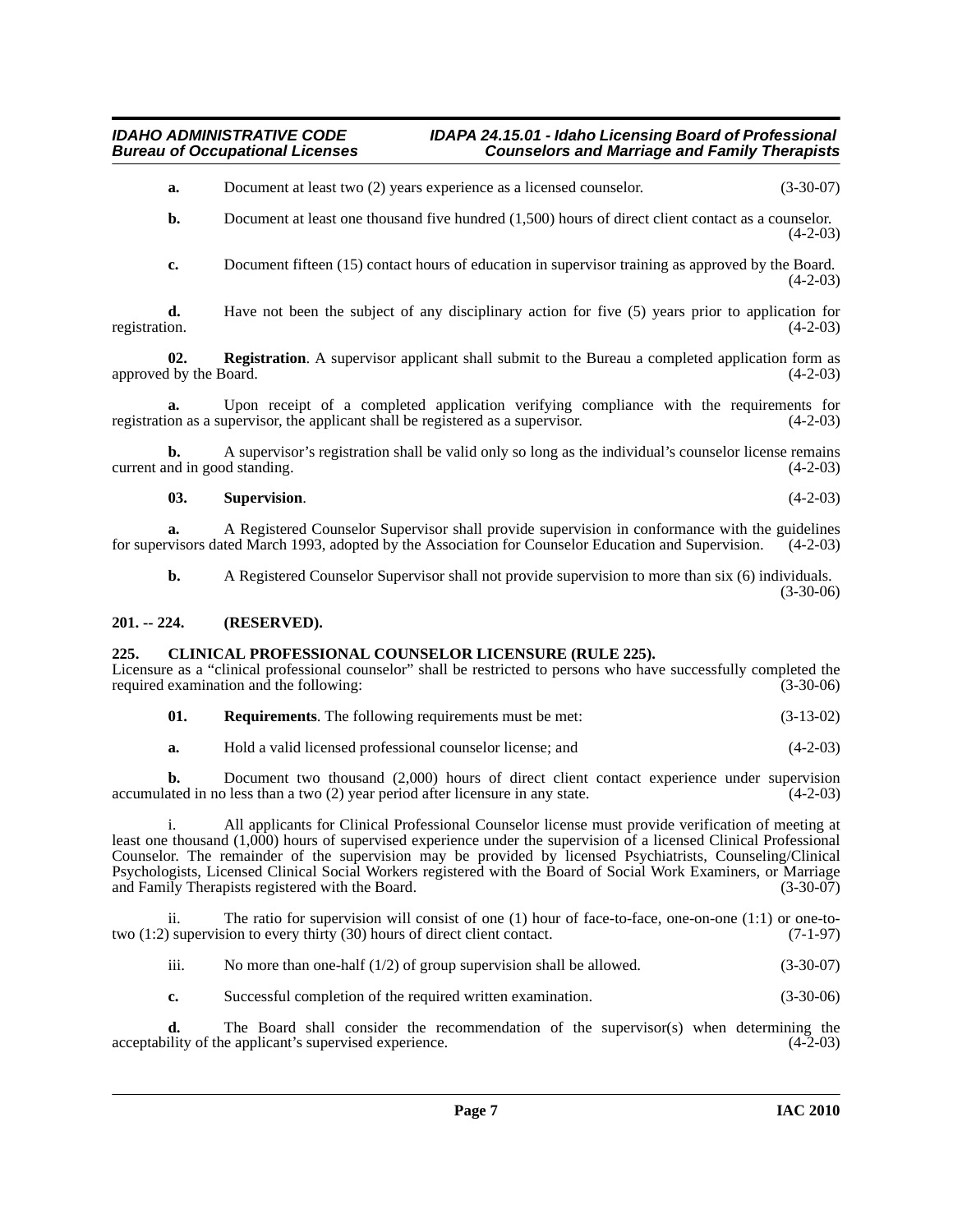<span id="page-7-11"></span>**02.** Supervisors. A supervisor may supervise no more than six (6) licensed professional counselors.  $(3-30-06)$ 

#### <span id="page-7-0"></span>**226. -- 229. (RESERVED).**

## <span id="page-7-9"></span><span id="page-7-1"></span>**230. QUALIFICATIONS FOR ASSOCIATE MARRIAGE AND FAMILY THERAPIST (RULE 230).**<br>The following requirements must be met for associate marriage and family therapist licensure: (4-9-09)

The following requirements must be met for associate marriage and family therapist licensure:

**01. Graduate Degree**. Possess a graduate degree as outlined in Section 54-3405B(1), Idaho Code. (4-9-09)

**02. Practicum**. Must meet the requirements as outlined in Section 54-3405B(2), Idaho Code. (4-9-09)

**03. Examination**. Successful passage of the National Marital and Family Therapy Examination as approved by the Association of Marital and Family Therapy Regulatory Boards (AMFTRB). (4-9-09)

#### <span id="page-7-2"></span>**231. (RESERVED).**

#### <span id="page-7-3"></span>**232. ASSOCIATE MARRIAGE AND FAMILY THERAPIST PRACTICE (RULE 232).**

A licensed associate marriage and family therapist shall only practice under supervision in compliance with the requirements and limitation of Subsection 238.03 of these rules. (4-9-09)

#### <span id="page-7-4"></span>**233. -- 237. (RESERVED).**

#### <span id="page-7-7"></span><span id="page-7-5"></span>**238. MARRIAGE AND FAMILY THERAPISTS (RULE 238).**

The following requirements must be met for marriage and family therapist licensure: (3-13-02)

<span id="page-7-6"></span>**01. Graduate Degree**. Possess a graduate degree as outlined in Section 54-3405C(1), Idaho Code.

<span id="page-7-10"></span><span id="page-7-8"></span>(3-13-02) **02.** Practicum. Must meet the requirements as outlined in Section 54-3405C(2), Idaho Code.

(3-13-02)

**03. Supervised Marriage and Family Therapy Experience**. Must meet the three thousand (3,000) hour requirement as outlined in Section 54-3405C(3), Idaho Code. Effective July 1, 2004, a Marriage and Family Therapist must be registered with the Board to provide post graduate supervision. (4-2-03)

**a.** A minimum of two thousand (2,000) postgraduate direct client contact hours, in no less than a two (2) year time period shall include; (3-13-02)

i. A minimum one thousand (1,000) direct client contact hours with couples and families; and (3-13-02)

ii. Two hundred (200) hours of supervision. (3-13-02)

**b.** Supervision may be obtained from a registered marriage and family therapist supervisor. Supervision may also be obtained from a licensed clinical professional counselor registered with the Board, licensed psychologist, licensed clinical social worker registered with the Board of Social Work Examiners, or licensed psychiatrist who documents:

i. A minimum of five (5) years of experience providing marriage and family therapy; and (3-20-04)

ii. Fifteen (15) contact hours of education in supervisor training; and (3-20-04)

iii. Has not been the subject of any disciplinary action for five (5) years immediately prior to providing supervision. (3-20-04) supervision.  $(3-20-04)$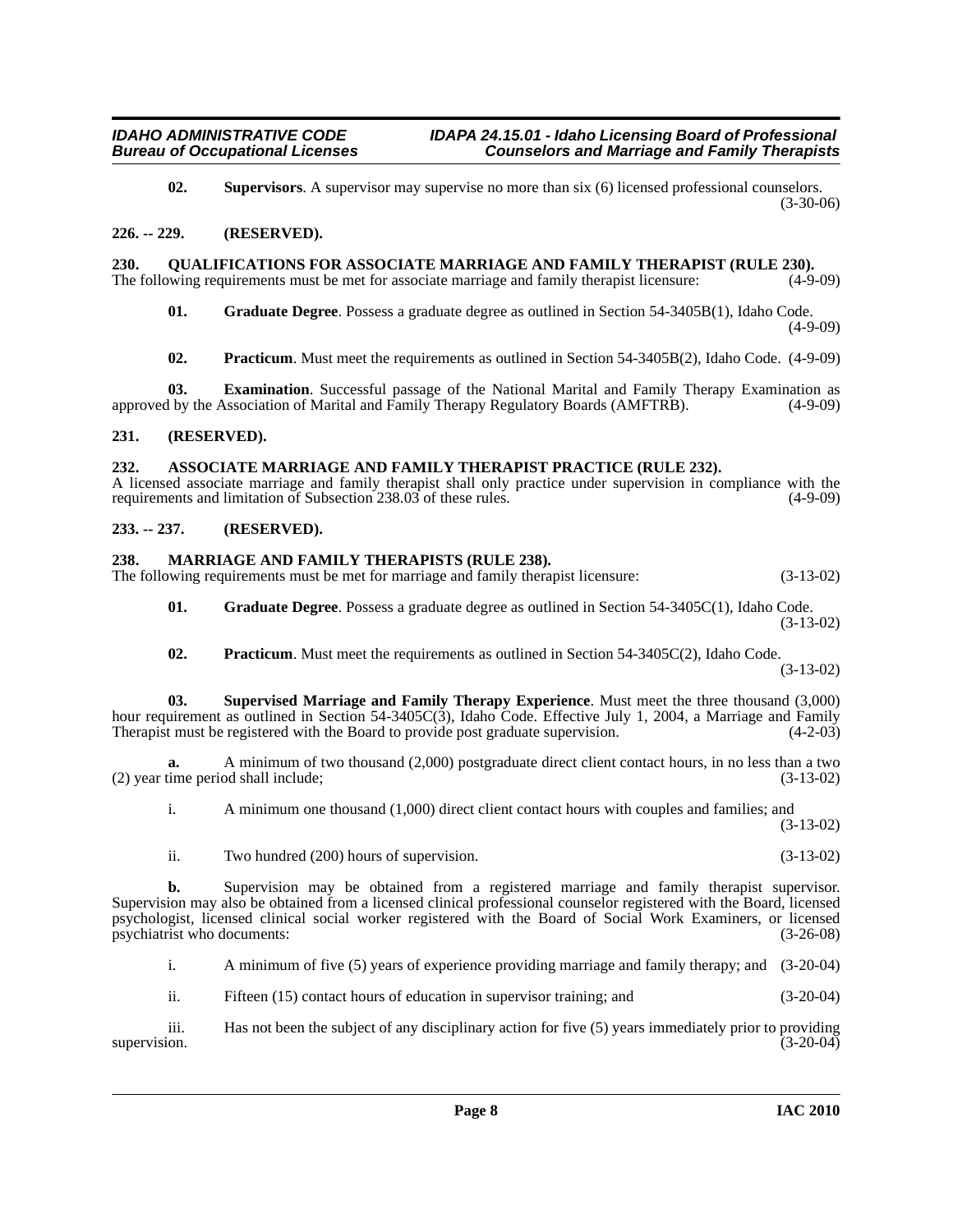**c.** No more than one hundred (100) hours of group supervision shall be allowed. Group supervision defined as no more than six (6) supervisees per each supervisor: and  $(3-13-02)$ shall be defined as no more than  $s$ ix  $(6)$  supervisees per each supervisor; and

**d.** Individual supervision is defined as up to two (2) supervisees per supervisor; and (3-13-02)

**e.** Supervision must employ the use of audio technologies or video technologies or co-therapy, or live ion; and  $(3-13-02)$ supervision; and

**f.** In accordance with the adopted Codes of Ethics prohibiting dual relationships, a supervisor shall not act as an applicant's personal Professional Counselor/Therapist. (3-13-02)

The Board shall consider the recommendation of the supervisor(s) when determining the e applicant's supervised experience. (4-2-03) acceptability of the applicant's supervised experience.

#### <span id="page-8-2"></span>**04. Examination**. (3-13-02)

**a.** The Board requires successful passage of the National Marital and Family Therapy Examination as approved by the Association of Marital and Family Therapy Regulatory Boards (AMFTRB). (3-13-02)

**b.** The examination will be conducted at a time and place specified by the Board.  $(3-13-02)$ 

**c.** Successful passage of the examination is defined by the Board as achievement of the passing score e AMFTRB. Reexamination shall consist of the entire examination. (3-13-02) set by the AMFTRB. Reexamination shall consist of the entire examination.

#### <span id="page-8-5"></span><span id="page-8-0"></span>**239. MARRIAGE AND FAMILY THERAPIST SUPERVISOR REQUIREMENTS (RULE 239).**

Effective July 1, 2004, licensed marriage and family therapists in Idaho shall be registered with the board to provide supervision for those individuals pursuing licensure in the state of Idaho as a marriage and family therapist.(3-20-04)

#### **01. Requirements for Registration**. (3-20-04)

**a.** Possess two (2) years experience as a licensed marriage and family therapist and document at least sand (2,000) hours of direct client contact with couples and families. (3-20-04) two thousand (2,000) hours of direct client contact with couples and families.

**b.** Document fifteen (15) contact hours of education in supervisor training as approved by the Board. (3-20-04)

**c.** Have not been subject to discipline for five (5) years prior to registration.  $(3-20-04)$ 

**02.** Registration. A marriage and family therapist shall fully complete the application form as ed by the board and submit the designated fee as adopted by board rule. (3-20-04) established by the board and submit the designated fee as adopted by board rule.

#### **03. Supervision**. (3-20-04)

**a.** A registered marriage and family therapist shall provide supervision in conformance with the es for supervisors adopted by the American Association for Marriage and Family Therapists. (3-20-04) guidelines for supervisors adopted by the American Association for Marriage and Family Therapists.

<span id="page-8-3"></span>**b.** A registered marriage and family therapist shall not supervise more than six (6) individuals. (3-20-04)

#### <span id="page-8-1"></span>**240. EXAMINATION FOR LICENSURE (RULE 240).**

#### Licensure as a counselor, clinical counselor, associate marriage and family therapist, or marriage and family therapist shall be restricted to persons who have successfully completed the required written examination. (4-9-09)

#### <span id="page-8-4"></span>**01. Examination**. (3-30-06)

**a.** All counselor applicants are required to successfully pass the National Counselor Examination prepared by the National Board of Certified Counselors (NBCC). (3-30-06)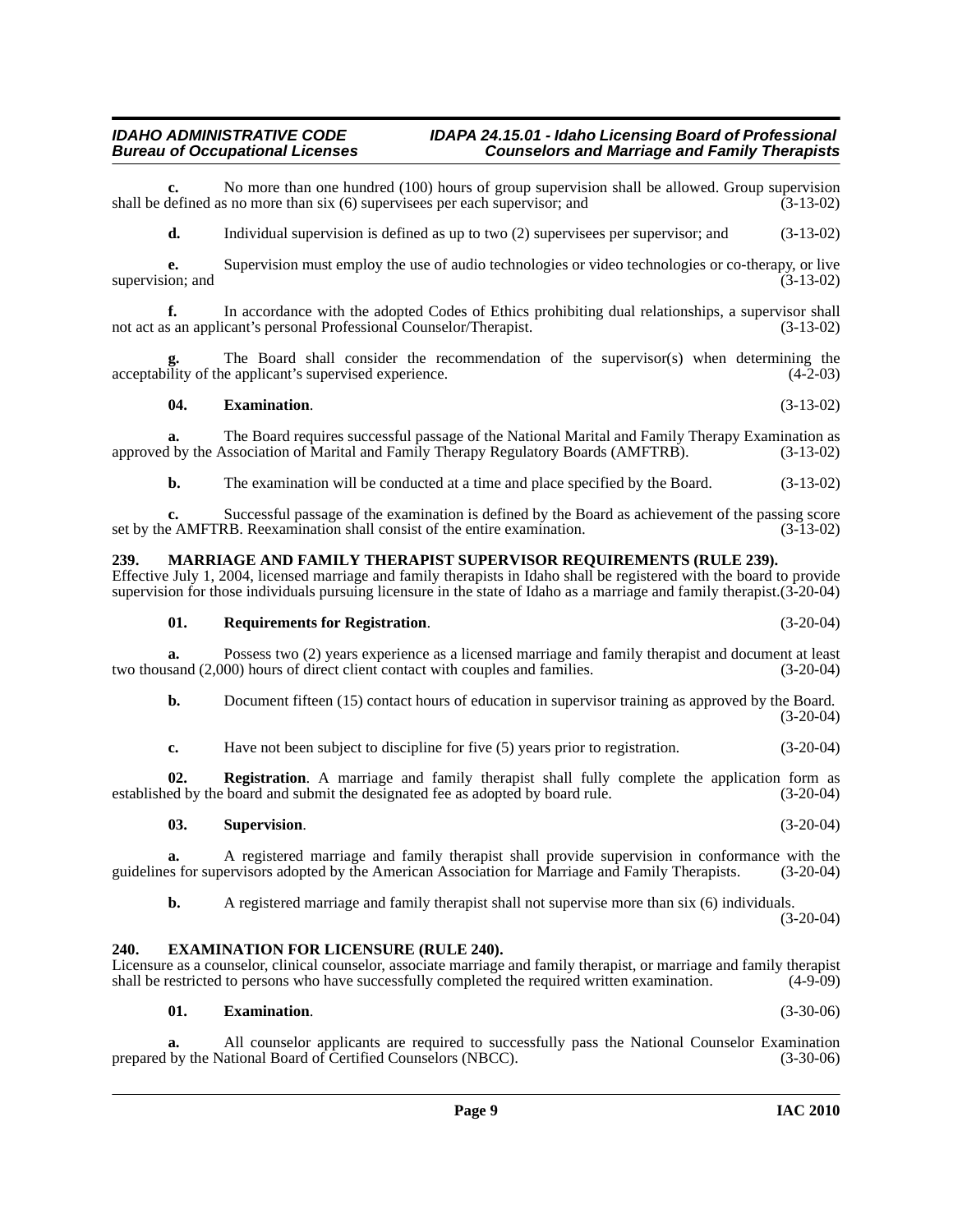**b.** All clinical counselor applicants are required to successfully pass the National Clinical Mental Health Counselor Examination (NCMHCE) prepared by the National Board of Certified Counselors (NBCC). (3-30-06)

**c.** All associate marriage and family therapist applicants are required to successfully pass the National Marital and Family Therapy Examination as approved by the Association of Marital and Family Therapy Regulatory Boards (AMFTRB).  $(4-9-09)$ 

**d.** All marriage and family therapist applicants are required to successfully pass the National Marital and Family Therapy Examination as approved by the Association of Marital and Family Therapy Regulatory Boards  $(AMFTRB)$ . (4-9-09)

<span id="page-9-5"></span>**02. Time and Place**. The examination will be conducted at a time and place specified by the Board or the examining entity. (3-30-06) the examining entity.

<span id="page-9-4"></span>**03. Successful Passage**. Successful passage of the examination is defined as achievement of the passing score set by the preparer of the examination. Reexamination shall consist of the entire examination.

(3-30-06)

#### <span id="page-9-0"></span>**241. -- 244. (RESERVED).**

#### <span id="page-9-2"></span><span id="page-9-1"></span>**245. REGISTERED INTERNS (RULE 245).**

An individual pursuing Idaho licensure as a Professional Counselor may register with the Board as an Intern. An individual pursuing Idaho licensure as a Marriage and Family Therapist shall be licensed as an Associate Marriage and Family Therapist or Licensed Professional Counselor, or register prior to commencement of supervised experience with the Board as an Intern in compliance with Section 54-3402, Idaho Code. If the Marriage and Family Therapist applicant's supervised experience was obtained out of state, such applicant must meet the requirements of Rule 238.03, except that applicant's supervisor need not be registered with the Board. (3-29-10)

#### <span id="page-9-3"></span>**01. Requirements for Registration**. (4-2-03)

**a.** Possess a graduate degree in counseling, marriage and family therapy, or a closely related field from an accredited university or college. (4-2-03)

**b.** Be actively pursuing postgraduate supervised experience. (4-2-03)

**c.** Designate a supervisor who is registered as a supervisor or who is otherwise approved to provide marriage and family therapy supervision as defined in Section 54-3405C, Idaho Code, and who shall be responsible to provide supervision. (3-20-04) to provide supervision.

**02. Registration**. An individual applying for registration as a Counselor Intern or Marriage and Family Therapist Intern shall fully complete the application form as established by the Board and submit the designated fee as adopted by Board rule.

#### **03. Practice**. (4-2-03)

**a.** A Registered Intern may only practice counseling or marriage and family therapy under the direct supervision of a Counselor Supervisor or Marriage and Family Therapist Supervisor who shall be responsible to ensure that a Registered Intern is competent to practice such counseling or marriage and family therapy as may be provided.  $(4-2-03)$ 

**b.** Only a Registered Intern may use the title Counselor Intern or Marriage and Family Therapist (4-2-03) Intern.  $(4-2-03)$ 

**c.** An individual shall not practice as an intern for more than four (4) years from the original date of registration. (4-2-03)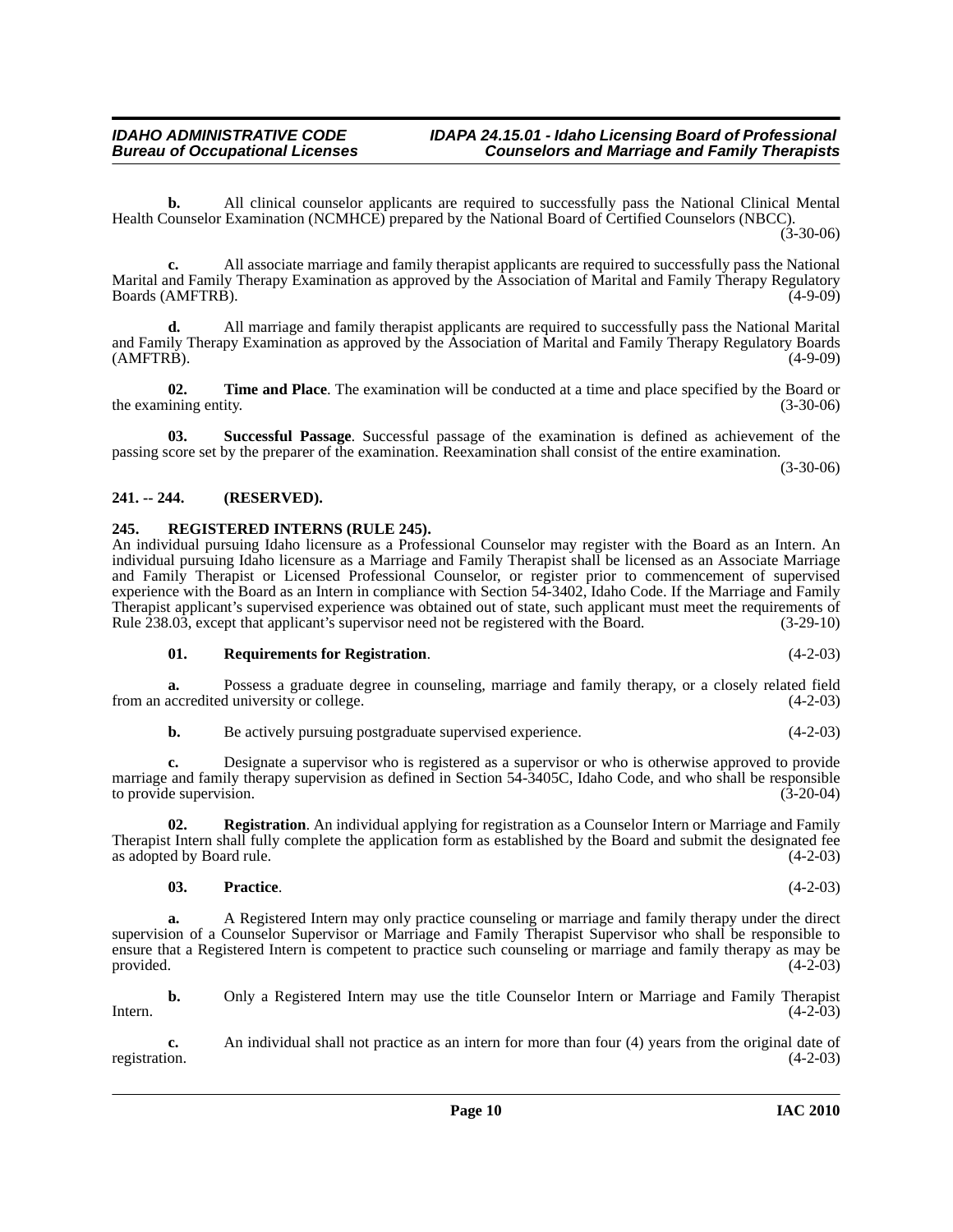#### <span id="page-10-0"></span>**246. -- 249. (RESERVED).**

#### <span id="page-10-1"></span>**250. FEES (RULE 250).**

<span id="page-10-9"></span><span id="page-10-7"></span>

| 01. | <b>Application Fee.</b> Application fee:                                | $(7-1-97)$  |
|-----|-------------------------------------------------------------------------|-------------|
| a.  | Professional Counselor -- seventy-five dollars (\$75).                  | $(3-13-02)$ |
| b.  | Clinical Professional Counselor -- seventy-five dollars (\$75).         | $(3-13-02)$ |
| c.  | Marriage and Family Therapist -- seventy-five dollars (\$75).           | $(3-13-02)$ |
| d.  | Associate Marriage and Family Therapist -- seventy-five dollars (\$75). | $(4-9-09)$  |
| e.  | Intern Registration -- twenty-five dollars (\$25).                      | $(4-2-03)$  |

<span id="page-10-14"></span>**02. Marriage and Family Therapist Examination or Reexamination Fee**. The Marriage and Family Therapist license examination or reexamination fee shall be the fee as set by the provider of the approved examination plus an administration fee of twenty-five dollars  $(\$25)$ .  $(3-29-10)$ 

<span id="page-10-15"></span>**03. Original License Fee**. Original license fee for Professional Counselor, Clinical Professional Counselor, Associate Marriage and Family Therapist, or Marriage and Family Therapist -- seventy-five dollars (\$75).  $(4-9-09)$ 

<span id="page-10-4"></span>**04. Annual Renewal Fee**. Annual license renewal fee for Professional Counselor, Clinical Professional Counselor, Associate Marriage and Family Therapist, or Marriage and Family Therapist -- one hundred dollars  $(\$100)$ .

<span id="page-10-5"></span>**05. Annual Renewal Fee for Inactive License**. Annual license renewal fee for inactive Professional Counselor, Clinical Professional Counselor, Associate Marriage and Family Therapist, or Marriage and Family Therapist -- fifty dollars  $(\$50)$ . (4-9-09)

**06. Annual Renewal Fee for Senior Status**. Annual license renewal fee for senior Professional Counselor, Clinical Professional Counselor, Associate Marriage and Family Therapist, or Marriage and Family Therapist -- sixty dollars (\$60). (4-9-09)

<span id="page-10-10"></span><span id="page-10-8"></span><span id="page-10-6"></span>**07. Fees are Non-Refundable**. All fees are non-refundable. (7-1-93)

#### <span id="page-10-2"></span>**251. -- 299. (RESERVED).**

#### <span id="page-10-3"></span>**300. ENDORSEMENT (RULE 300).**

The Board may grant a license to any person who submits a completed application on a form approved by the Board together with the required fees and who:  $(3-13-02)$ together with the required fees and who:

<span id="page-10-13"></span>**01**. **Holds a Current License**. The applicant must be the holder of a current active license, in the profession for which a license is being sought, issued by the authorized regulatory entity in another state or foreign country. The foreign country must have substantially similar requirements for licensing as is provided for new applicants in Idaho. The certification of licensure must be received by the Board from the issuing agency; and

(3-29-10)

<span id="page-10-12"></span>**Has Not Been Disciplined**. The applicant must have not been disciplined within the last five (5) years, had a license revoked, suspended, restricted, or otherwise sanctioned by any regulatory entity and has never voluntarily surrendered a license; and (3-29-10)

<span id="page-10-11"></span>**03. Is of Good Moral Character**. The applicant must be of good moral character and have not been convicted, found guilty, or received a withheld judgment or suspended sentence for any felony; and (3-29-10)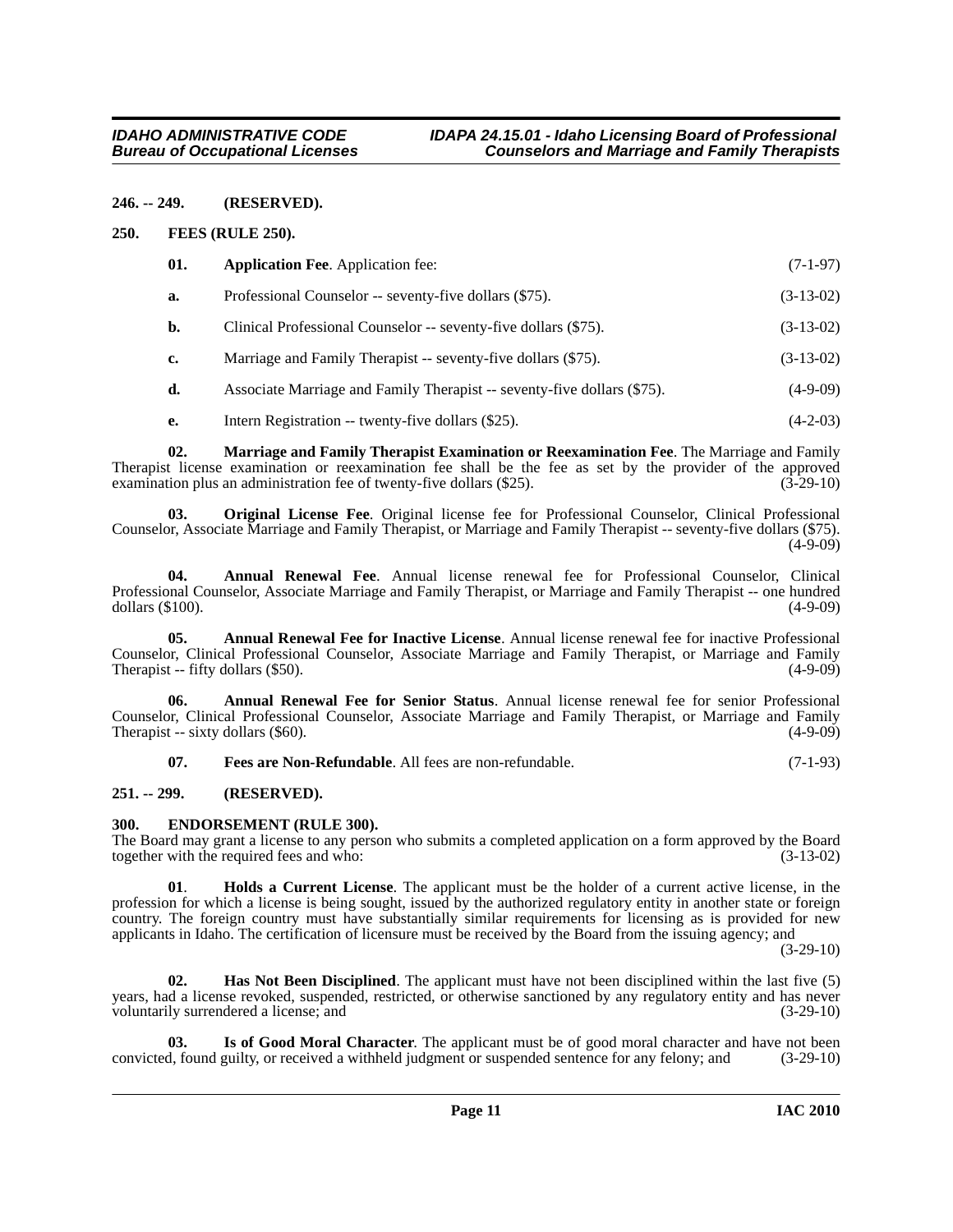**04. Has Documented Experience**. The applicant must provide a documented record of at least five (5) years actual practice under licensure immediately prior to application in the profession for which a license is being sought, or can demonstrate hardship or extenuating circumstances that prohibited practice during a portion of the five (5) year period as determined by the Board; and (3-13-02)

<span id="page-11-4"></span>**05. Will Abide by Laws, Rules and Code of Ethics**. The applicant must certify under oath to abide by the laws and rules governing the practice of counseling and marriage and family therapy in Idaho and the applicable code of ethics as adopted; and either (3-30-07)

**06. National Credential Registry**. If applicant has been granted credentials by the American Association of State Counseling Boards as qualifying for Category II of the national credential registry or any such similar qualification granted by a national credentialing entity otherwise approved by the Board; or (3-3 similar qualification granted by a national credentialing entity otherwise approved by the Board; or

**07. Provides Information**. The applicant must document at least three (3) of the following during the rears immediately prior to application: (3-13-02) five  $(5)$  years immediately prior to application:

<span id="page-11-7"></span>**a.** A minimum of one thousand (1,000) hours client contact; (3-13-02)

**b.** Service as an officer of a state or national counseling or marriage and family therapy organization, or a member of a state or national counseling or marriage and family therapy board or committee, or other leadership positions as may be approved by the Board; (3-13-02) positions as may be approved by the Board;

**c.** Teaching at least three (3) graduate courses for credit at an accredited college or university;  $(3-13-02)$ 

**d.** A certificate to supervise issued by the NBCC or AAMFT; (3-13-02)

**e.** Providing at least twelve (12) months of supervision to each of no less than three (3) persons seeking licensure; (3-13-02)

**f.** Maintained professional liability insurance for the previous five (5) years with proof of no claims filed; (3-13-02)

**g.** Obtained a post graduate degree in a field of study related to counseling or marriage and family therapy that is in addition to the minimum licensure requirements; (3-13-02)

**h.** Current certification by a national credentialing entity as approved by the Board in the discipline for which licensure is sought; (3-13-02)

**i.** A total of one hundred (100) hours of continuing education completed in the five (5) years immediately prior to application. (3-26-08)

### <span id="page-11-0"></span>**301. -- 349. (RESERVED).**

#### <span id="page-11-5"></span><span id="page-11-1"></span>**350. CODE OF ETHICS (RULE 350).**

The Board adopts the American Counseling Association (ACA) Code of Ethics and the American Association for Marriage and Family Therapy (AAMFT) Code of Ethics as referenced in Section 004. All applicants will receive a copy of both the ACA Code of Ethics and the AAMFT Code of Ethics. All licensees shall be required to adhere to the appropriate Code of Ethics pertaining to their licensure. (3-13-02) appropriate Code of Ethics pertaining to their licensure.

## <span id="page-11-2"></span>**351. -- 359. (RESERVED).**

#### <span id="page-11-6"></span><span id="page-11-3"></span>**360. INACTIVE STATUS (RULE 360).**

**Request for Inactive Status**. Each person requesting an inactive status during the renewal of their active license must submit a written request and pay the established fee. (3-26-08)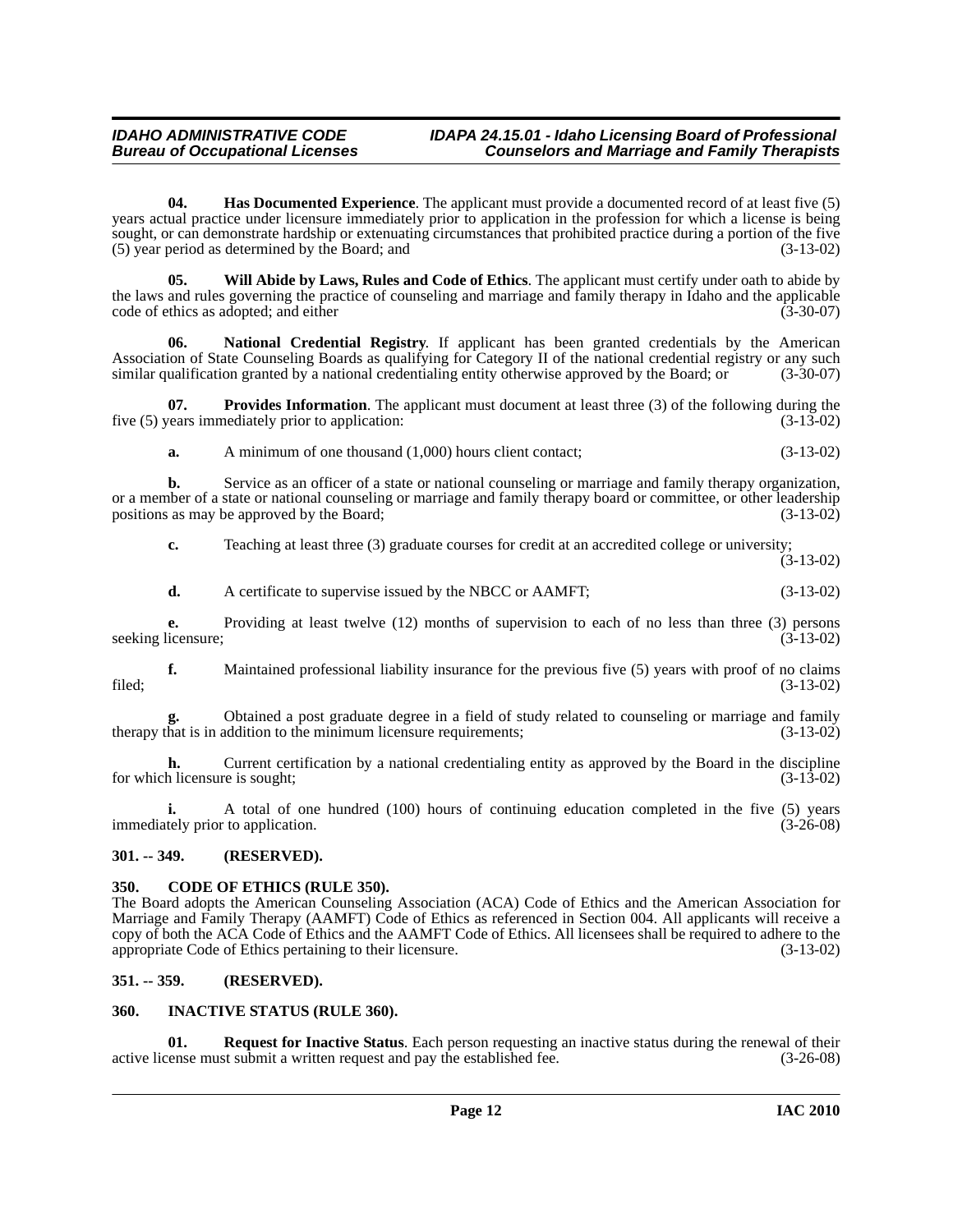#### **02. Inactive License Status**. (3-26-08)

**a.** All continuing education requirements will be waived for any year or portion thereof that a licensee maintains an inactive license and is not actively practicing or supervising in Idaho. (3-26-08)

**b.** Inactive license renewal notices and licenses will be marked "Inactive." (3-26-08)

**c.** When the licensee desires active status, he must show acceptable fulfillment of continuing education requirements for the previous twelve (12) months and submit a fee equivalent to the difference between the inactive and active renewal fee.

**d.** Licensees shall not practice in Idaho as a Professional Counselor, Clinical Professional Counselor or a Marriage and Family Therapist while on inactive status. (3-26-08)

#### <span id="page-12-0"></span>**361. -- 374. (RESERVED).**

#### <span id="page-12-10"></span><span id="page-12-1"></span>**375. SENIOR STATUS (RULE 375).**

**01. Request for Senior Status**. Each person having attained the age of sixty-five (65) and requesting a senior status during the renewal of their active license must submit a written request and pay the established fee.

(3-26-08)

**02. Continuing Education**. Continuing education must be completed annually per Section 425 of this rule. (3-26-08)

#### <span id="page-12-2"></span>**376. -- 399. (RESERVED).**

#### <span id="page-12-9"></span><span id="page-12-3"></span>**400. RENEWAL OF LICENSE (RULE 400).**

Each person licensed under this act must renew said license each year or the license will be cancelled. Cancelled licenses may be reinstated in accordance with the requirements of Section 67-2614, Idaho Code. (3-20-04)

#### <span id="page-12-4"></span>**401. -- 424. (RESERVED).**

#### <span id="page-12-8"></span><span id="page-12-5"></span>**425. CONTINUING EDUCATION (RULE 425).**

Every person holding an Idaho license as a Professional Counselor, Clinical Professional Counselor, Associate Marriage and Family Therapist, or a Marriage and Family Therapist must complete in each twelve-month period preceding the renewal of a license, twenty (20) contact hours of continuing education. A contact hour is one (1) hour of actual participation in a continuing education activity, exclusive of breaks. (3-29-10)

<span id="page-12-7"></span>**01. Contact Hours**. The contact hours of continuing education must be obtained in areas of study germane to the practice for which the license is issued as approved by the Board. No less than three (3) contact hours for each renewal period must be in ethics, which must be specific to legal issues, law, or ethics. Therapeutic workshops, retreats and other self-help activities are not considered continuing education training unless specific parts of the experience are applicable to counseling or therapy practice. (3-29-10)

**Documentation of Attendance**. It shall be necessary for the licensee to maintain documentation verifying attendance by securing authorized signatures or other documentation from the course instructors, providers, or sponsoring institution substantiating any hours attended by the licensee. This documentation must be provided to the Board upon request by the Board or its agent. (3-29-10) the Board upon request by the Board or its agent.

#### <span id="page-12-6"></span>**03. Approved Contact Hours, Limitations, and Required Documents**. (3-29-10)

**a.** College or University Courses for Credit or Audit. There is no limit to the contact hours that a licensee may obtain in this category during each reporting period. However, all courses are subject to Board approval. For college or university courses, one (1) semester credit equals fifteen (15) contact hours; one (1) quarter credit equals ten (10) contact hours. The licensee must provide the Board with a copy of the licensee's transcript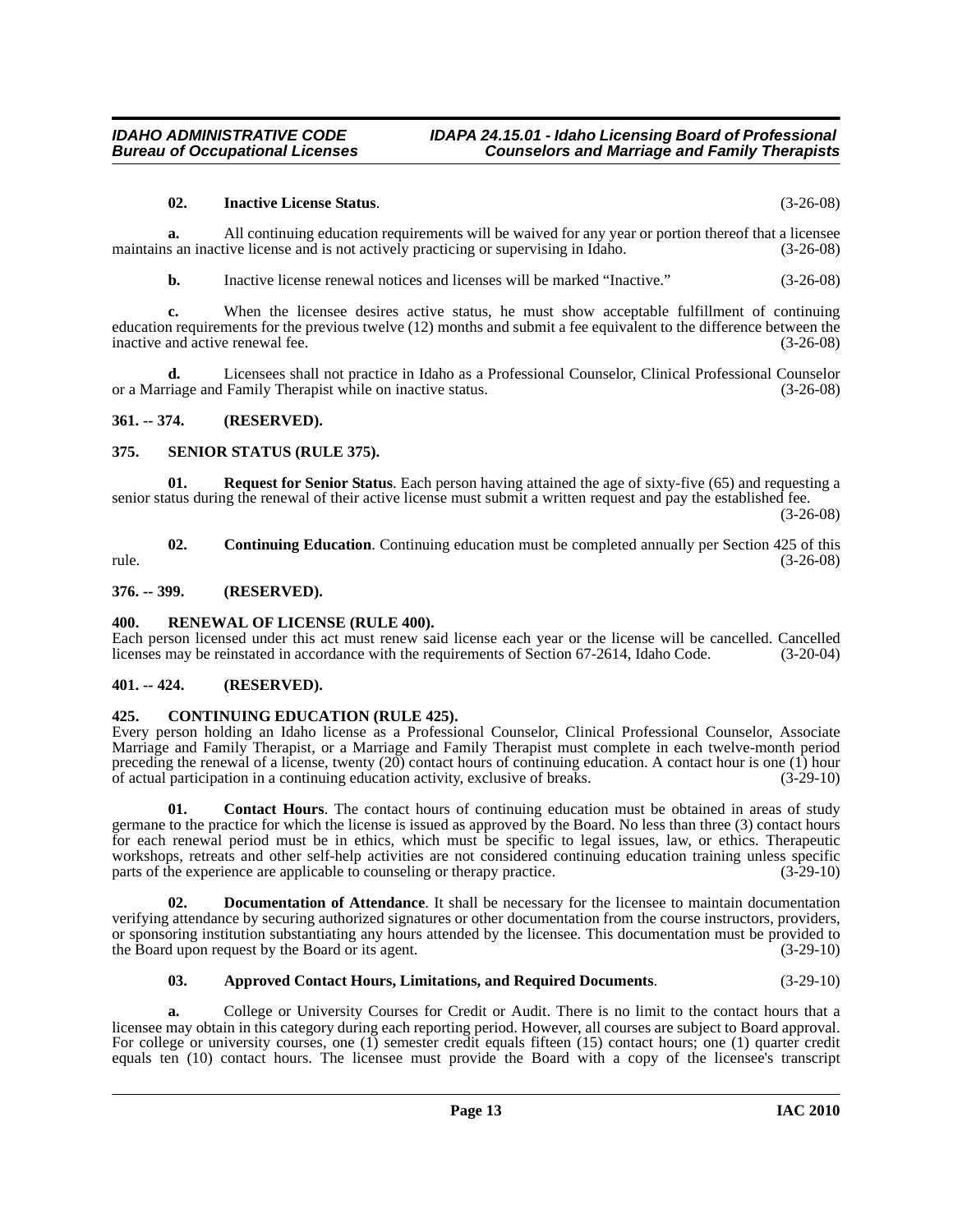substantiating any hours attended by the licensee. (3-29-10)

**b.** Seminars, Workshops, Conferences. There is no limit to the contact hours that a licensee may obtain in this category during each reporting period. Teleconferences must feature an interactive format in order to qualify for contact hour credit. Interactive conferences are those that provide the opportunity for participants to communicate directly with the instructor. The licensee must provide the Board with a copy of the certificate, or letter signed by course instructors, providers, or sponsoring institution substantiating any hours attended by the licensee.  $(3-29-10)$ 

Publications. A maximum of four (4) contact hours may be counted in this category during each reporting period. Publication activities are limited to articles in journals, a chapter in an edited book, or a published book or professional publication. The licensee must provide the Board with a copy of the cover page or the article or book in which the licensee has been published. For a chapter in an edited book the licensee must submit a copy of the table of contents. (3-29-10)

**d.** Presentations. A maximum of four (4) contact hours may be counted in this category during each reporting period. Presentations may be used for contact hour credit if the topic is germane to the field. A particular presentation will qualify for contact hour credit one (1) time in a five (5) year period. Only actual presentation time may be counted; preparation time does not qualify for contact hour credit. The licensee must provide the Board with a copy of the conference program or a letter from the sponsor, host organization, or professional colleague. (3-29-10)

**e.** Clinical Supervision and Case Consultation. A maximum of five (5) contact hours of received supervision/consultation may be counted in this category during each reporting period. In order to qualify for contact hour credit, supervision/consultation must be received on a regular basis with a set agenda. No credit will be given for the licensee's supervision of others. The licensee must provide the Board with a letter from the supervisor or consultant listing periods of supervision, where the supervision occurred, and the name of the supervisor. (3-29-10)

**f.** Dissertation. A maximum of five (5) contact hours may be counted in this category during each reporting period. The licensee must provide the Board with a copy of the licensee's transcript and the title of the dissertation. (3-29-10)

**g.** Leadership. A maximum of four (4) contact hours may be counted in this category during each reporting period. The licensee must provide the Board with a letter from a professional colleague listing the position of leadership, periods of leadership, and the name of the organization under which the leadership took place. The following leadership positions qualify for continuing education credits: (3-29-10) following leadership positions qualify for continuing education credits:

i. Officer of a state or national counseling or therapy organization; (3-29-10)

ii. Editor of a professional counseling or therapy journal; (3-29-10)

iii. Member of a national ethics disciplinary review committee rendering licenses, certification, or professional membership; (3-29-10)

iv. Active member of a counseling or therapy working committee producing a substantial written product;  $(3-29-10)$ 

v. Chair of a major counseling or therapy conference or convention; or (3-29-10)

vi. Other leadership positions with justifiable professional learning experiences. (3-29-10)

**h.** Home Study and On-line Education. A maximum of ten (10) contact hours may be counted through self-study during each reporting period. In order for a home study or on-line course to qualify for contact hours, the course must be provided by a Board-approved continuing education provider or a course pre-approved by the Board. Ethics contact hours cannot be earned through self-study or on-line education. (3-29-10)

**i.** Copy of Certification Required. A licensee applying for home study or on-line credit must provide the Board a copy of the certification that is verified by the authorized signatures from the course instructors,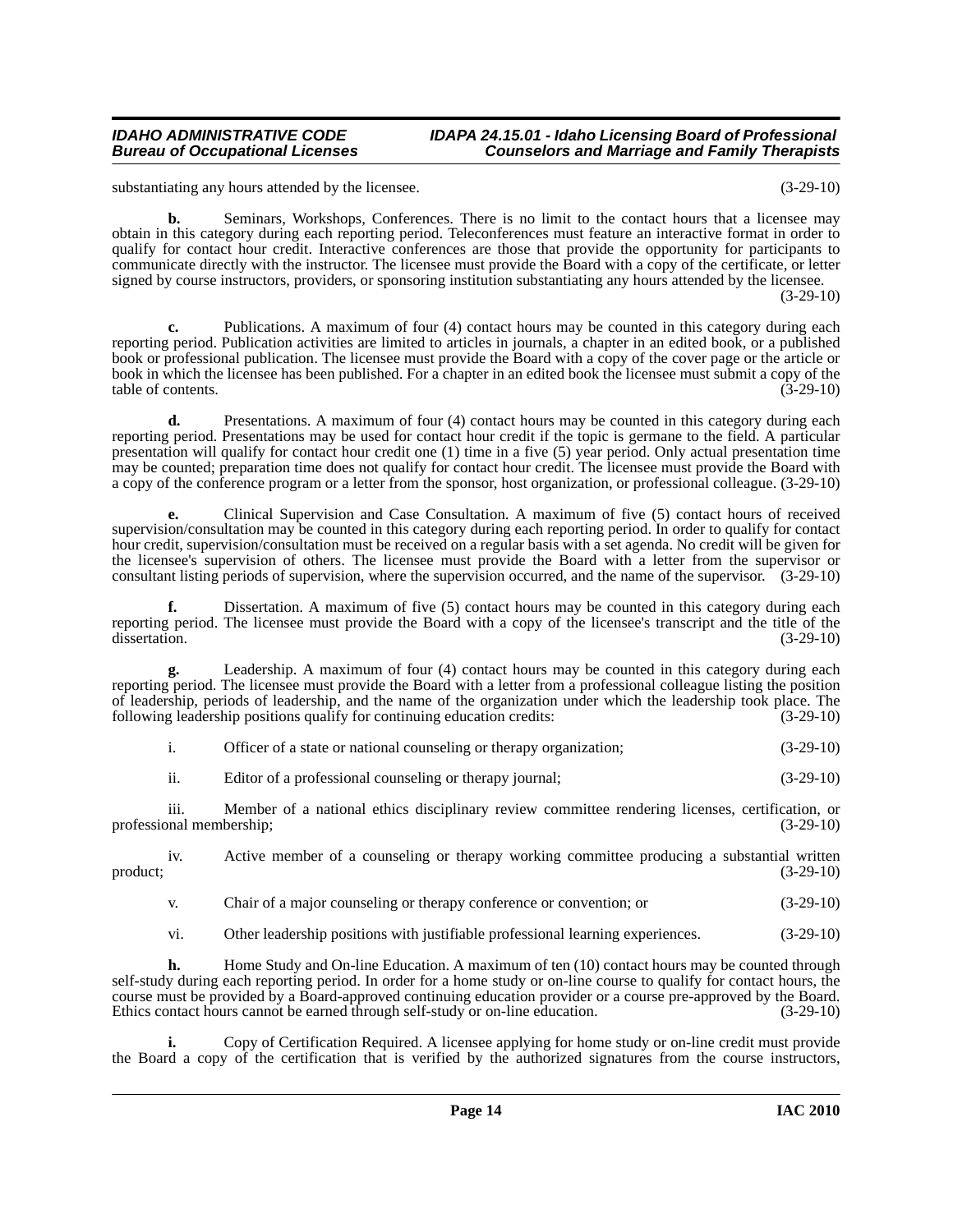providers, or sponsoring institution and substantiates any hours completed by the licensee. A licensee seeking contact credit for reading a publication must submit results from a test on the information contained within the publication and administered by an independent third-party. (3-29-10) (3-29-10)

**j.** Continuing Education Credit. Continuing education credit may be granted for a maximum of two (2) hours each renewal period for time spent attending one  $(1)$  Board meeting. Members of the Board are not entitled to continuing education credit for Board service. (3-29-10) to continuing education credit for Board service.

**04. Excess Hours**. Continuing education hours accumulated during the twelve (12) months immediately preceding the license expiration date may be applied toward meeting the continuing education requirement for the next license renewal. No more than five  $(5)$  hours in excess of the required twenty (20) hours shall be carried forward. Excess hours may be used only during the next renewal period and may not be carried forward more than one (1) time. forward more than one  $(1)$  time.

**05. Compliance Audit**. The Board may conduct random continuing education audits of those persons required to obtain continuing education in order to renew a license and require that proof acceptable to the Board of meeting the continuing education requirement be submitted to the Bureau. Failure to provide proof of meeting the continuing education upon request of the Board shall be grounds for disciplinary action in accordance with section 54-3407, Idaho Code. (4-2-03)

**06. Special Exemption**. The Board shall have authority to make exceptions for reasons of individual hardship, including health (certified by a medical doctor) or other good cause. The licensee must request such exemption prior to renewal and provide any information requested by the Board to assist in substantiating hardship cases. This exemption is granted at the sole discretion of the Board. There is no continuing education required of those holding a current inactive license. (3-29-10)

#### <span id="page-14-0"></span>**426. -- 449. (RESERVED).**

#### <span id="page-14-10"></span><span id="page-14-1"></span>**450. GENERAL SCOPE OF THE LICENSEE'S APPROPRIATE PRACTICE (RULE 450).**

<span id="page-14-6"></span>**01. Board Recommendation of Generic Scope of Practice**. While a license to practice as a counselor could be considered generic in nature, it should not be viewed as an authorization to provide counseling or therapy services to every client population in every possible professional setting. Counselors and marriage and family therapists shall practice only within the boundaries of competence (see the applicable Code of Ethics). (3-13-02)

<span id="page-14-11"></span>**02. Submission of Additional Information for Scope of Practice**. A licensed counselor or marriage and family therapist who considers the Board's recommended guidelines to be too restrictive may wish to submit additional information to acquaint the Board with new, possibly more expansive qualifications. (3-13-02)

#### <span id="page-14-2"></span>**451. -- 499. (RESERVED).**

#### <span id="page-14-9"></span><span id="page-14-3"></span>**500. DISCIPLINARY PROCEDURES (RULE 500).**

**01. Disciplinary Procedures**. The disciplinary procedures of the Bureau are the disciplinary es of the Board. (3-13-02) procedures of the Board.

<span id="page-14-7"></span>**Civil Fine**. The Board may impose a civil fine not to exceed one thousand dollars (\$1,000) for each violation upon anyone licensed under Title 54, Chapter 34, Idaho Code who is found by the Board to be in violation of Section 54-3407, Idaho Code. (3-13-02)

<span id="page-14-8"></span>**03. Costs and Fees**. The Board may order anyone licensed under Title 54, Chapter 34, Idaho Code, who is found by the Board to be in violation of the provisions of Title 54, Chapter 34, Idaho Code, to pay the costs and fees incurred by the Board in the investigation or prosecution of the licensee. (3-13-02)

#### <span id="page-14-4"></span>**501. -- 549. (RESERVED).**

#### <span id="page-14-5"></span>**550. RULEMAKING HISTORY PRIOR TO JULY 1, 1993 (RULE 550).**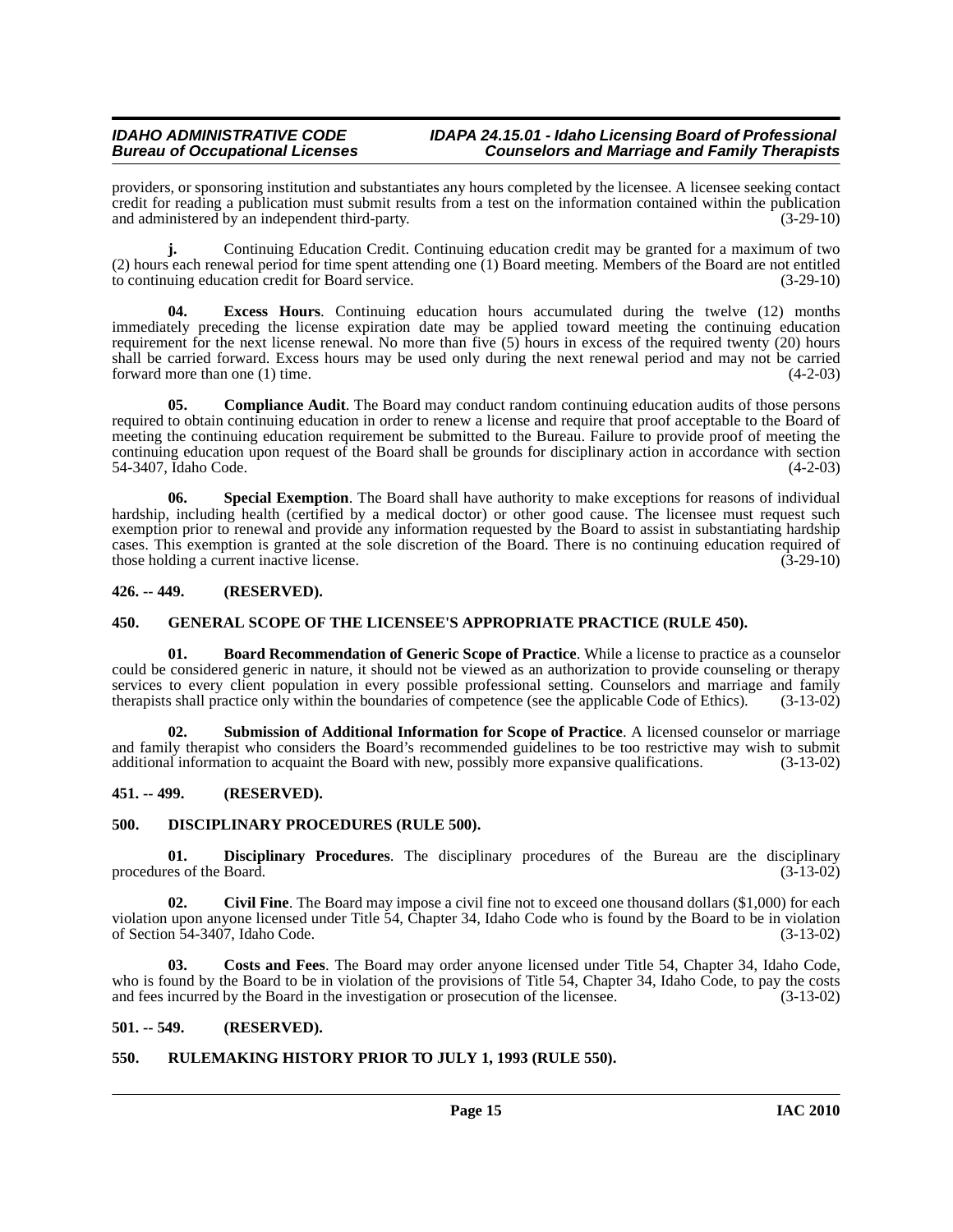Adopted October 4, 1983 Amended and Readopted December 24, 1985 Effective January 13, 1986 Amended and Readopted May 10, 1988 Effective May 30, 1988 Amended and Readopted May 16, 1991 (7-1-93)

#### <span id="page-15-0"></span>**551. -- 999. (RESERVED).**